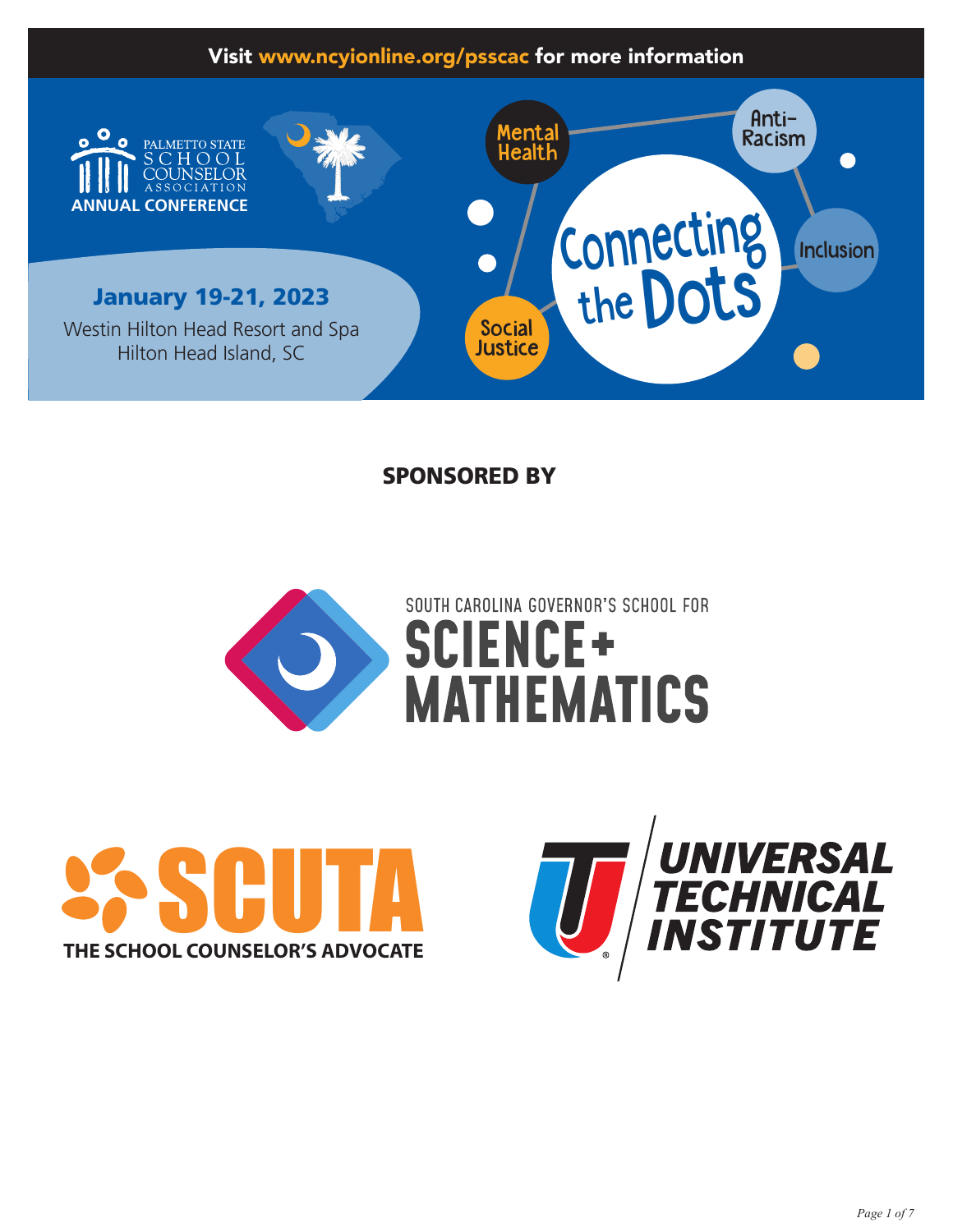## **Friday, January 20 | 12:00 p.m. – 1:30 p.m.**

## How Do You View the World? A Discussion of Diversity and Equity

## Robert Jamison

ABOUT THIS SESSION: The goal of this introspective session is for participants to think about diversity and equity through a more expansive lens. The presenter will review common terms used in schools, classrooms and organizations and how these terms relate to our behaviors. The session will also review things to consider when working with staff and students, and personal stories related to these topics will be shared. Participants will be asked to participate in individual, small and large group activities throughout the presentation.

SPEAKER BIO: Robert B. Jamison currently serves as a coordinator of school counseling services for a large suburban school division and has years of experience as a school counselor and school counseling department chair. He received a Bachelor of Arts in Psychology from the University of Virginia as well as his Master of Science in Education in School Counseling and his Education Specialist degrees from Old Dominion University. Mr. Jamison has also supported school counselors and educators as a member of the Board of Directors for a state school counselor association; and, he served on a state commission for Diversity, Equity, and Inclusion. Robert is also the co-author of the book *15-Minute Focus: Diversity, Bias, and Privilege: Addressing Racial Inequities to Create Inclusive Learning Environments*.

*Robert will also be presenting a breakout session.*



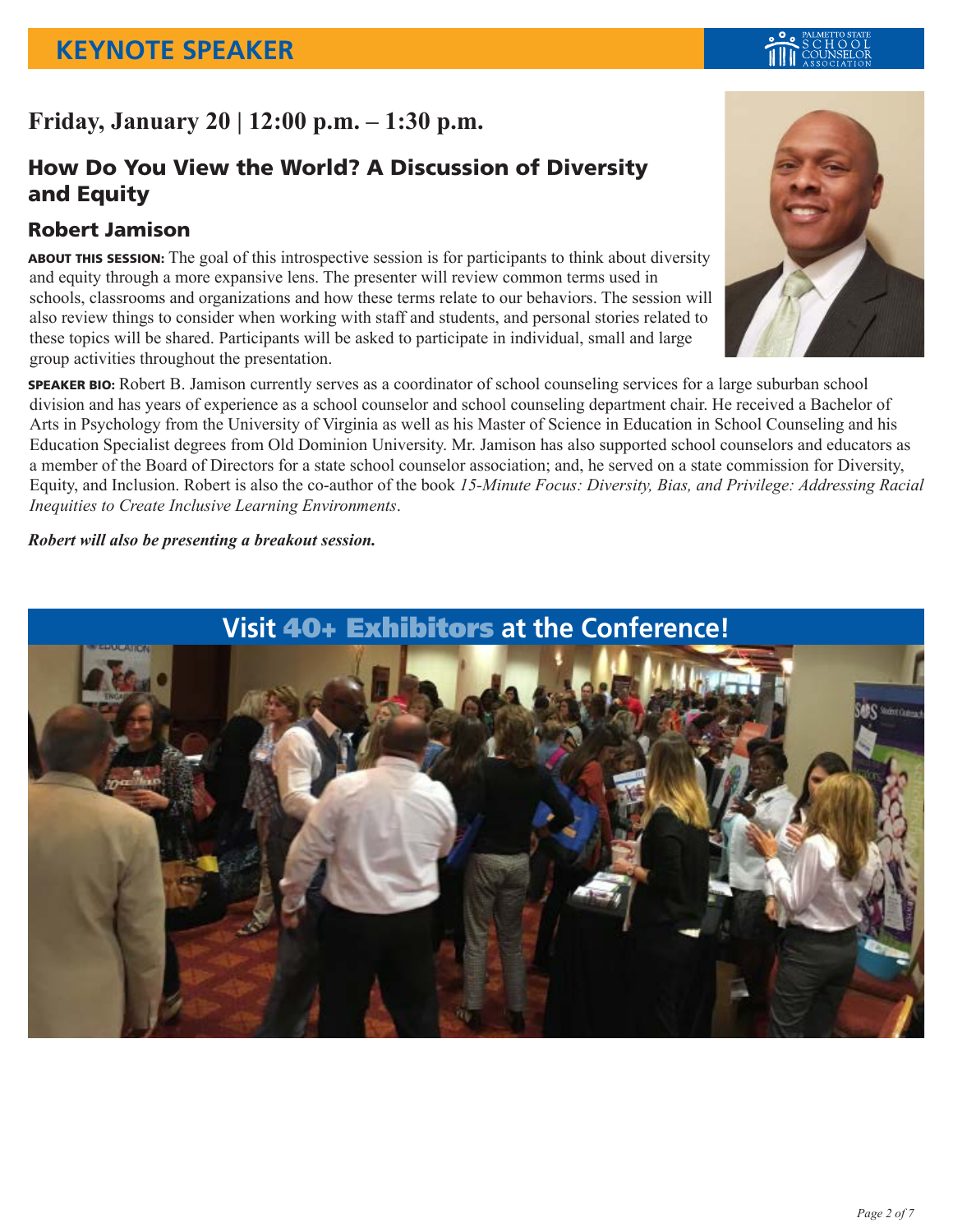## **PRE-CONFERENCE LEARNING SESSIONS**

## **Thursday, January 19, 2:00 p.m. - 5:00 p.m.**

The Pre-Conference Learning Sessions include additional opportunities for more professional development and CEU contact hours. The sessions generally cover more in-depth information and allow more opportunity for discussion. **These sessions are not included in the conference registration fee. Sessions are at a minimal fee.** Space is limited for all sessions. Interested participants are encouraged to register early.

*All Pre-Conference sessions are being held at the same time, so you may only choose one session to attend.*

## 1. Solution Focused Counseling for Anxious Children and Teens: Strategies for School Counselors

#### Natalie Spencer Gwyn

ABOUT THIS SESSION: Counselors often find themselves in situations where they seek interventions to best meet the needs of children and adolescents. When assisting children and adolescents, feelings and behaviors can change very quickly

and many children and teens are already equipped to solve minor and routine behavioral problems. Solution Focused Brief Counseling ( SFBC) has proven to be a great tool for anxious children and teens as they learn to manage challenges at school and home. This interactive presentation will introduce creative and effective SFBC techniques counselors can use in both individual and group counseling, with an emphasis on helping anxious children and teens.

Attendees will gain a better understanding of emphasizing solutions instead of problems, learn the 12 basic assumptions of SFBC, discover strategies to implement SFBC in small and individual group counseling, and develop techniques to help anxious children with developmentally appropriate techniques.

SPEAKER BIO: Dr. Natalie Spencer Gwyn is an Assistant Professor at North Carolina A&T State University. She was previously a high school counselor and student assistance counselor (SAP) for many years before moving into higher education. She received her undergraduate and master's degrees from the University of North Carolina at Chapel Hill. She later earned a doctorate in Counselor Education and Supervision from North Carolina State University. Dr. Spencer is the author of *Mindful Practices for Helping Troubled Teens* and the co-author of *15-Minute Focus: Diversity, Bias, and Privilege: Addressing Racial Inequities to Create Inclusive Learning Environments*. She is also a licensed professional counselor (LPC) in the state of North Carolina, and owns her own private practice, Natalie Spencer Counseling and Consulting. Dr. Spencer Gwyn has presented her research on the local, state, and national level.

*Natalie will also be presenting two breakout sessions.*

## 2. School Counselors: Negotiating the Legal and Ethical Complications of Working with Minors in Schools

## Carolyn Stone

ABOUT THIS SESSION: The school environment poses competing interests between a student's need for confidentiality and the legal rights of parents as established by the U.S. Supreme Court to be the guiding voice in their children lives in value-laden issues. Participants will develop an ethical decision making framework for analyzing and resolving ethical

issues through the application of ASCA ethical codes, case and statutory law, school board rules, and community standards. Through small group and large group discussion of 40 case studies, participants will be given the opportunity to increase their understanding of the complexities of respecting a minor's right to confidentiality, to develop a sensitivity to the need to consider their actions in context of each situation for each individual student, and to understand the rights of parents.

SPEAKER BIO: Carolyn Stone, Ed.D., is a Professor of Counselor Education at the University of North Florida (UNF). Dr. Stone is a Past President of the American School Counselor Association (ASCA). Prior to coming to UNF, Dr. Stone spent 22 years with Jacksonville, Florida's Public Schools as an elementary and high school counselor, middle school teacher and Supervisor of Guidance Services. She supervised 225 school counselors. Dr. Stone currently serves as the Ethics Chair for ASCA and has done so for 15 years.

*Carolyn will also be presenting two breakout sessions.*





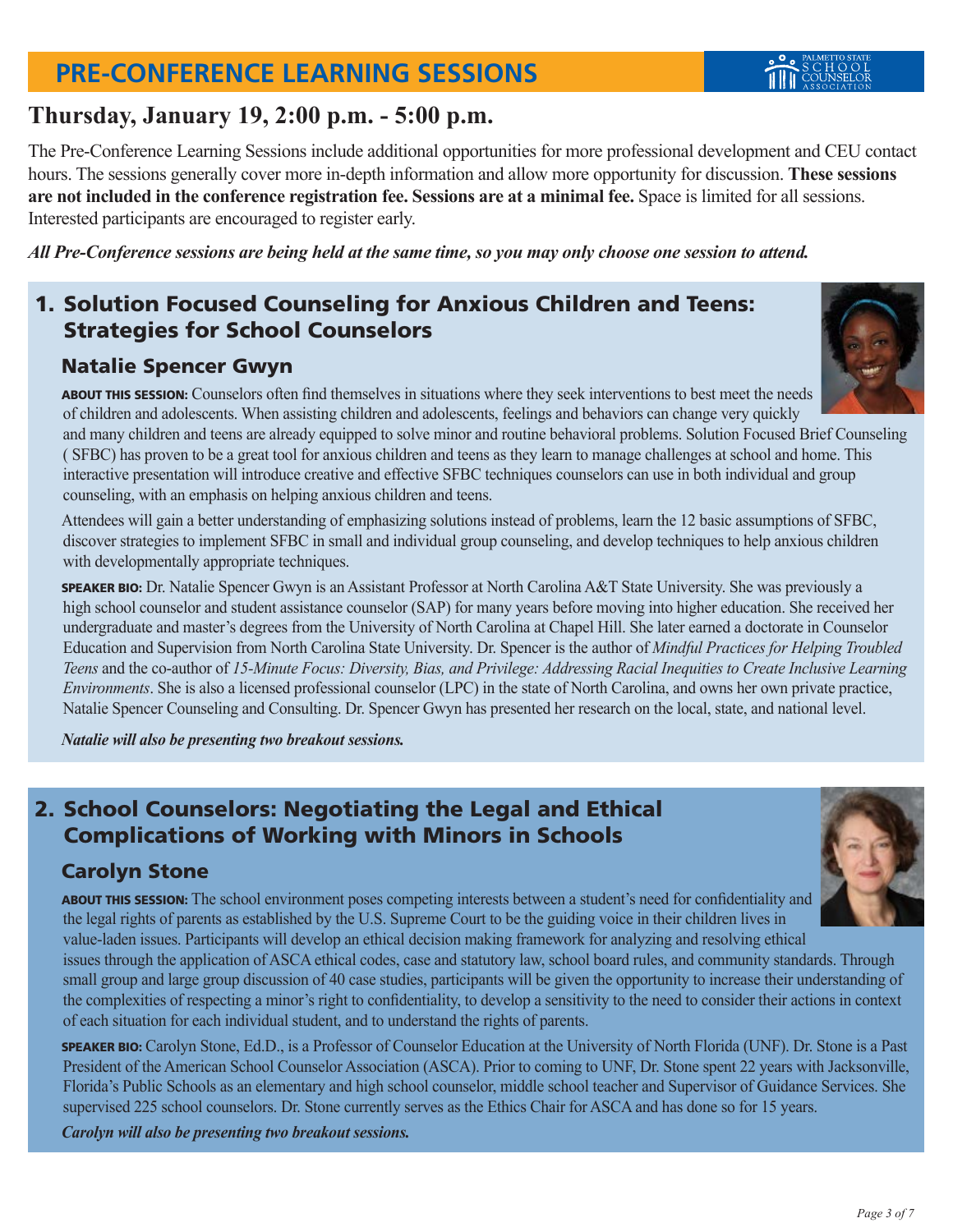## 3. Advanced Solution-Focused and Motivational Interviewing Techniques

### Emily Goodman-Scott

ABOUT THIS SESSION: While school counselors typically learn about solution-focused and motivational interviewing techniques in graduate school, come to this session to learn advanced methods you can use ASAP! Come ready for videos, role plays, and some solution-focused, motivational fun!



SPEAKER BIO: Dr. Emily Goodman-Scott is an Associate Professor in Counselor Education and the School Counseling

Coordinator at Old Dominion University, in Virginia. As a previous school counselor and special education teacher, Dr. Goodman-Scott has been in education for nearly 15 years. She was a 2018 recipient of the Top 40 Under 40 award for her region, and served on the Virginia School Counselor Association board for 10 years, including most recently as Chair of the Board (2019-2020). She enjoys speaking at national conferences, invited state association workshops, and school districts trainings.

Dr. Goodman-Scott is the lead editor of the 2019 book *A School Counselor's Guide to Multi-tiered Systems of Support*, and more recently an author of the 2020 book published by the American School Counselor Association, *Making MTSS Work*. She has coauthored the *I Can* series of children's social stories.

*Emily will also be presenting two breakout sessions.*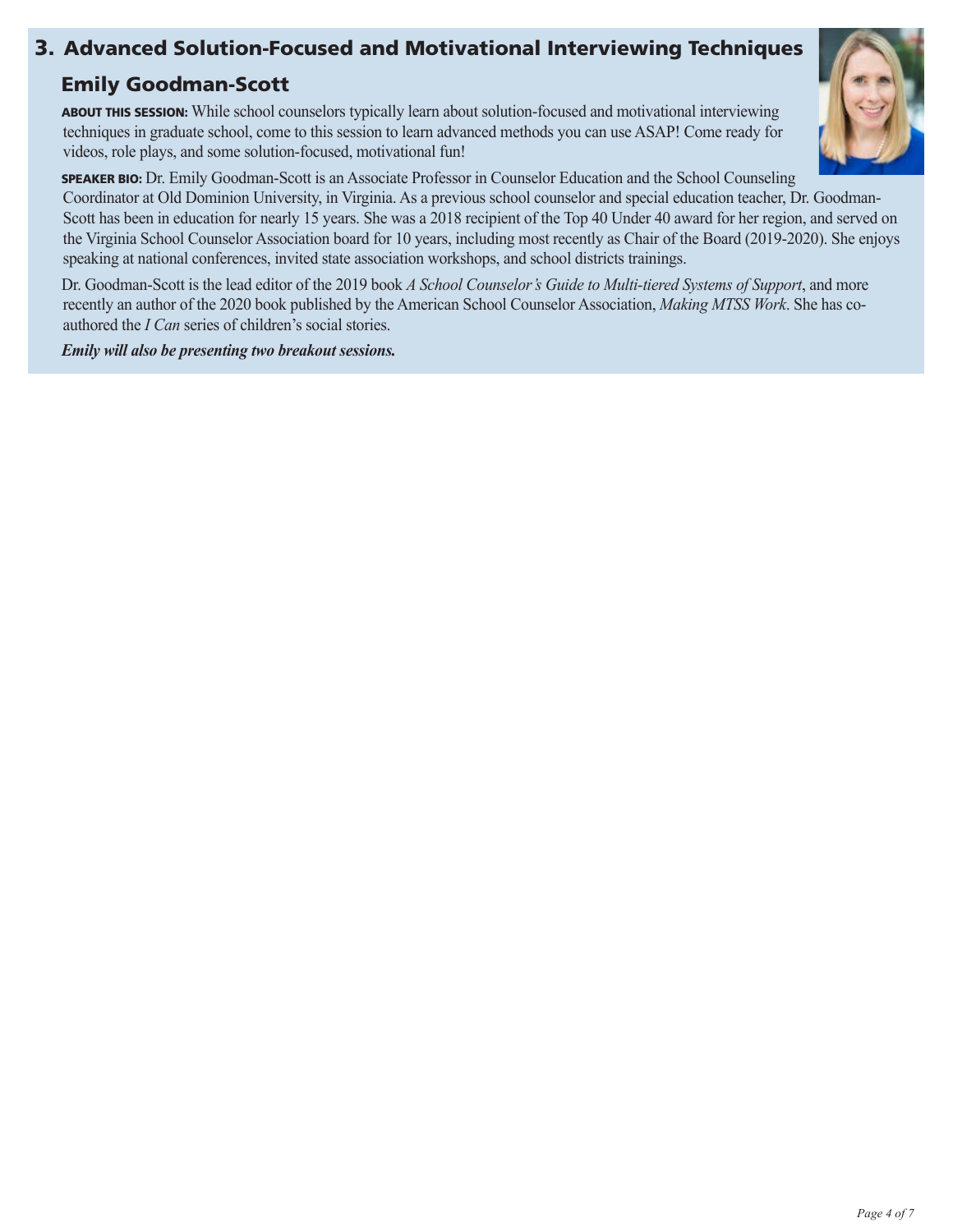## **CONFERENCE SCHEDULE**

### *~ TENTATIVE SCHEDULE ~*

## Thursday, January 19, 2023

| 1:00 p.m. to 5:30 p.m. | <b>Registration Open</b>         |
|------------------------|----------------------------------|
| 1:00 p.m. to 5:30 p.m. | <b>Exhibits Open</b>             |
| 2:00 p.m. to 5:00 p.m. | Pre-Conference Learning Sessions |
| 7:00 p.m. to 9:00 p.m. | PSSCA Board Dinner and Meeting   |

## Friday, January 20, 2023

| 7:30 a.m. to 8:30 a.m.      | <b>Registration Open</b>                   |
|-----------------------------|--------------------------------------------|
| 7:30 a.m. to 8:30 a.m.      | <b>Graduate Student Orientation</b>        |
| 7:30 a.m. to 4:30 p.m.      | <b>Exhibits Open</b>                       |
| 8:30 a.m to 9:00 a.m.       | <b>Opening Kickoff Session</b>             |
| $9:00$ a.m. to $9:15$ a.m.  | <b>Break</b> – Visit Exhibitors            |
| $9:15$ a.m. to $10:15$ a.m. | Breakout (Program) Session One             |
| 10:15 a.m. to 10:45 a.m.    | Break – Visit Exhibitors                   |
| 10:45 a.m. to 11:45 a.m.    | Breakout (Program) Session Two             |
| 11:45 a.m. to 12:00 p.m.    | <b>Break</b> – Visit Exhibitors            |
| 12:00 p.m. to 1:30 p.m.     | Lunch and Keynote Speaker – Robert Jamison |
| 1:30 p.m. to 1:45 p.m.      | <b>Break</b> – Visit Exhibitors            |
| 1:45 p.m. to 2:45 p.m.      | Breakout (Program) Session Three           |
| 2:45 p.m. to 3:15 p.m.      | Break – Visit Exhibitors                   |
| 3:15 p.m. to 4:15 p.m.      | Breakout (Program) Session Four            |
| 4:15 p.m. to 4:30 p.m.      | Break – Visit Exhibitors                   |
| 4:30 p.m. to 5:30 p.m.      | Breakout (Program) Session Five            |

## Saturday, January 21, 2023

| 8:00 a.m. to 11:30 a.m.    | <b>Exhibits Open</b>                                                                                   |
|----------------------------|--------------------------------------------------------------------------------------------------------|
| 8:15 a.m. to 9:15 a.m.     | Breakout (Program) Session Six                                                                         |
| $9:15$ a.m. to $9:45$ a.m. | Break – Visit Exhibitors                                                                               |
| 9:45 a.m. to 10:45 a.m.    | Breakout (Program) Session Seven                                                                       |
| 10:45 a.m. to 11:15 a.m.   | Break – Final Chance to Visit Exhibitors                                                               |
| 11:15 a.m. to 12:15 p.m.   | Final Closing Celebration – Awards Ceremony, Annual Meeting,<br>Closing PowerPoint Show & Door Prizes! |

**BOOK PALMETTO STATE**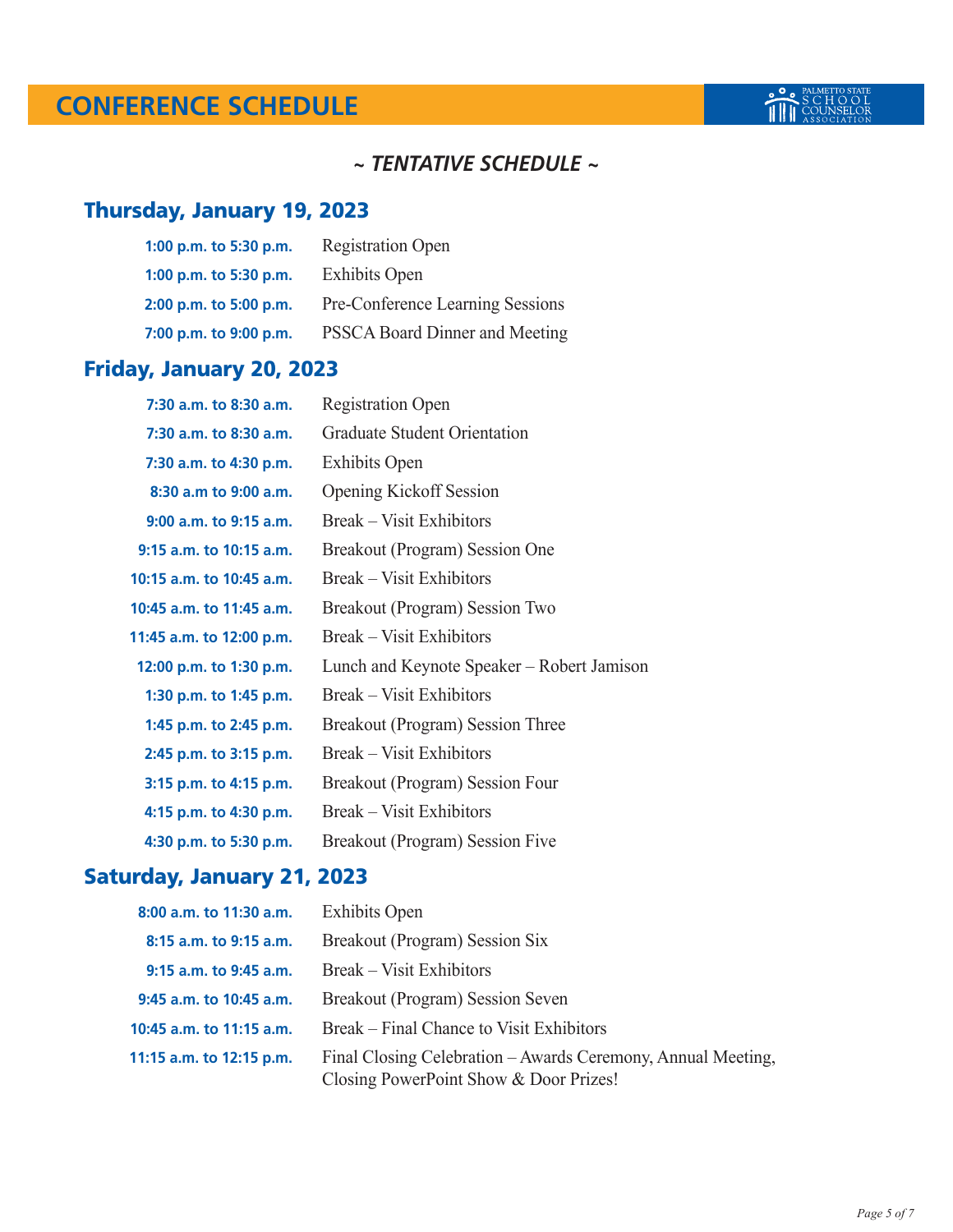## **REGISTRATION**



You can save \$50 on your conference registration by becoming a member of the PSSCA for only \$35! *Before registering for the conference,* please visit the PSSCA web page and become a member or renew your annual membership to save. Go to <u>www.psschoolcounselor.org</u> and click the "JOIN NOW" link.

## REGISTRATION FORM (PLEASE PRINT CLEARLY)

| WORK PHONE (                                                                                    |                                                      |                                      |                                       |                                                |  |  |  |
|-------------------------------------------------------------------------------------------------|------------------------------------------------------|--------------------------------------|---------------------------------------|------------------------------------------------|--|--|--|
|                                                                                                 | <b>Professional/Affiliate</b><br>Member*             | <b>Non-Member</b>                    | <b>Graduate Student*/</b><br>Retiree* |                                                |  |  |  |
| A. MAIN Conference - Attend both days (Jan. 20-21)                                              |                                                      |                                      |                                       |                                                |  |  |  |
| $\Box$ Early Register** (by Nov. 27, 2022)<br>$\Box$ Regular Registration (after Nov. 27, 2022) | \$119 per person<br>\$139 per person                 | \$169 per person<br>\$189 per person | \$79 per person<br>\$99 per person    |                                                |  |  |  |
|                                                                                                 | <b>B. Pre-Conference Learning Sessions (Jan. 19)</b> |                                      |                                       |                                                |  |  |  |
| <b>Early Register**</b> (by Nov. 27, 2022)<br><b>Regular Registration (after Nov. 27, 2022)</b> | \$45 per person<br>\$60 per person                   | \$85 per person<br>\$95 per person   |                                       | <b>MAIN Conference Attendance Total (A) \$</b> |  |  |  |
| Please check the box for the ONE session you plan to attend.                                    |                                                      |                                      |                                       | Pre-Conference Total (B) \$                    |  |  |  |
| $\Box$ 1. Solution Focused Counseling - Natalie Spencer Gwyn                                    |                                                      |                                      |                                       |                                                |  |  |  |
| $\square$ 2. Legal and Ethical Complications - Carolyn Stone                                    |                                                      |                                      |                                       | <b>Total Due</b> $(A + B)$ \$                  |  |  |  |

 $\square$  3. Advanced Interviewing Techniques – Emily Goodman-Scott

\* Your membership must be good through Jan. 21, 2023 to be eligible for Member rates.

\*\* To qualify for the Early Registration Rate, your registration form AND payment (copy of your purchase order, check, or credit card) must be received or postmarked by the Early Registration cutoff date.

REGISTRATIONS CANNOT BE PROCESSED WITHOUT PAYMENT. PLEASE SEND PAYMENT AND REGISTRATION FORM(S) TOGETHER.

#### How and Where Do I Pay?

|                       | <b>WEBSITE</b> | <b>EMAIL</b> | <b>FAX</b>   | <b>PHONE</b> | <b>MAIL</b> |
|-----------------------|----------------|--------------|--------------|--------------|-------------|
| <b>CREDIT CARD</b>    | v              | V            | $\mathbf{v}$ |              | v           |
| <b>PURCHASE ORDER</b> |                | v            |              |              | v           |
| <b>CHECK</b>          |                |              |              |              | L           |

WEBSITE: www.ncyionline.org/psscac

EMAIL: registrations@ncyi.org

FAX: 423-899-4547

PHONE: 866-318-6294

**MAIL:** National Center for Youth Issues P.O. Box 22185 Chattanooga, TN 37422-2185

*Please make your check or purchase order payable to: National Center for Youth Issues*.

*A W-9 is available on the website.*

PLEASE NOTE: The attendee will receive a confirmation to the email address provided when their registration is processed (make sure to check Junk/Spam folders). Please allow ample time for processing.

#### PAYMENT METHOD

 $\square$  PURCHASE ORDER A COPY OF THE PURCHASE ORDER IS REQUIRED. (PAYABLE TO NATIONAL CENTER FOR YOUTH ISSUES, P.O. BOX 22185, CHATTANOOGA, TN 37422-2185)

| $\Box$ CHECK ENCLOSED (MADE PAYABLE TO NATIONAL CENTER FOR YOUTH ISSUES) |  |  |
|--------------------------------------------------------------------------|--|--|
|                                                                          |  |  |

|  | <b>CREDIT CARD</b> | $\Box$ PERSONAL | $\Box$ CORPORATE |
|--|--------------------|-----------------|------------------|
|--|--------------------|-----------------|------------------|

|                                                                                                                   |       |                                                                                                                                                                                                                               | CID# |
|-------------------------------------------------------------------------------------------------------------------|-------|-------------------------------------------------------------------------------------------------------------------------------------------------------------------------------------------------------------------------------|------|
|                                                                                                                   |       |                                                                                                                                                                                                                               |      |
|                                                                                                                   |       |                                                                                                                                                                                                                               |      |
| CITY <b>Example 2008</b>                                                                                          |       | STATE ZIP                                                                                                                                                                                                                     |      |
| AUTHORIZED SIGNATURE<br>the control of the control of the control of the control of the control of the control of | EMAIL | the control of the control of the control of the control of the control of the control of the control of the control of the control of the control of the control of the control of the control of the control of the control |      |

CANCELLATION POLICY: If we are forced to cancel the PSSCA Conference because of a "force majeure" event, such as a government restriction on large gatherings that cover the intended size of the conference, then we will issue full refunds of the registrations. Otherwise, our normal cancellation policy will be upheld: There will be no refunds after December 19, 2022. All cancellations before December 19, 2022 will be refunded less a \$25 handling fee. The association is not responsible for and cannot give refunds due to problems beyond its control, such as weather and school closings. The sponsors of the conference receive registrant contact information.

On social distancing and other health and safety measures, the regulations/guidelines that apply to hotels and conference centers may change. The PSSCA Conference will conform to all necessary regulations/guidelines that are in place as of the date of the conference.